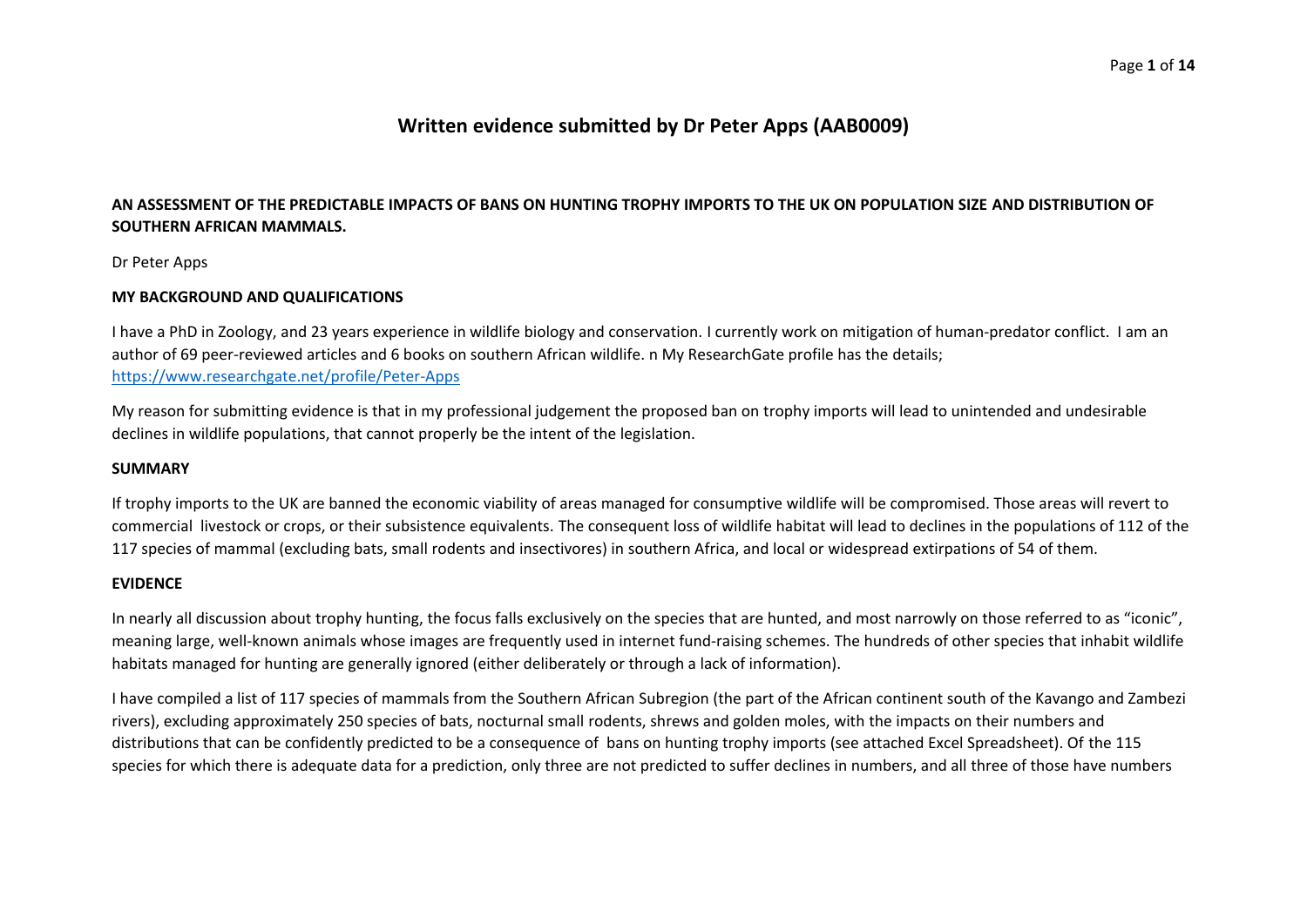and distributions that are already so small that they occur only in non-consumptive protected areas. Fifty four species will suffer local extirpations, and three of them; African wild dog, white rhino and black rhino will have their distributions restricted to formal protected areas.

The predictions are drawn from the extensive compilations of historical distributions by Rautenbach, Smithers, Skead, and Boshoff and Kerley, compared to current and historical distributions from the IUCN red lists and the red list for South Africa, Swaziland and Lesotho, in addition to national scale habitat inventories and compilations of species distributions at national levels. Coverage is extremely uneven – Mozambique has adequate inventories of its mammals covering only 5% of its area. Consequently, it was necessary to extrapolate and interpolate from one country to another. Given the ubiquity of the impacts of habitat loss on species numbers and distribution, there is no reason to suppose that there will be significant differences in impact between countries.

The predictable population reductions and extirpations are driven by habitat loss as wildlife habitat that is currently used for hunting is converted back to commercial or subsistence agriculture or even more destructive land uses such as industry, mining and urban sprawl. Commercial hunting operations depend for financial sustainability on the high prices of trophy hunts. If trophy hunts decrease in number, or have to be offered at lower prices due to decreased demand, then financial constraints will lead to hunting ranches reverting to commercial livestock or crops. Wildlife habitat managed for hunting on communal land will revert to subsistence cropping and pastoralism. Where wildlife survives on agricultural land the loss of tangible value through hunting will lead to decreased tolerance for the damage wildlife inflicts, and lethal control, especially of large predators; lions, leopards, cheetahs, spotted hyaenas and African wild dogs, will increase as a consequence.

Land tenure systems differ between countries, but they have in common the need for land uses to generate tangible material benefits for owners, leaseholders, or residents. If wildlife-based land uses do not generate competitive levels of income they get replaced by land uses that do; at large scale these are subsistence and commercial cropping and livestock, and at local scale industry, mining and urban sprawl. None of these land uses support the numbers or diversity of wild species that are found in areas with wildlife-based land uses.

None of the predictions are at all controversial; they are a replay of the impacts that occurred when commercial agriculture expanded in South Africa and the then Rhodesia, and an acceleration of the impacts that are currently occurring throughout the subregion as growing human and livestock populations lead to increasing pressures to convert land to subsistence cropping and pastoralism. Poaching adds an additional pressure; the high costs of anti-poaching, especially for elephant ivory and rhino horn, can be recouped from non-consumptive wildlife viewing only at the very top of the market, whose geographic coverage is far too small to be significant at sub-regional level.

This compilation is only the tip of the iceberg of biodiversity loss that is a predictable consequence of a trophy import ban. It excludes the approximately 200 species of bats, small rodents, shrews and golden moles that also inhabit the subregion. All of these are likely to be adversely impacted.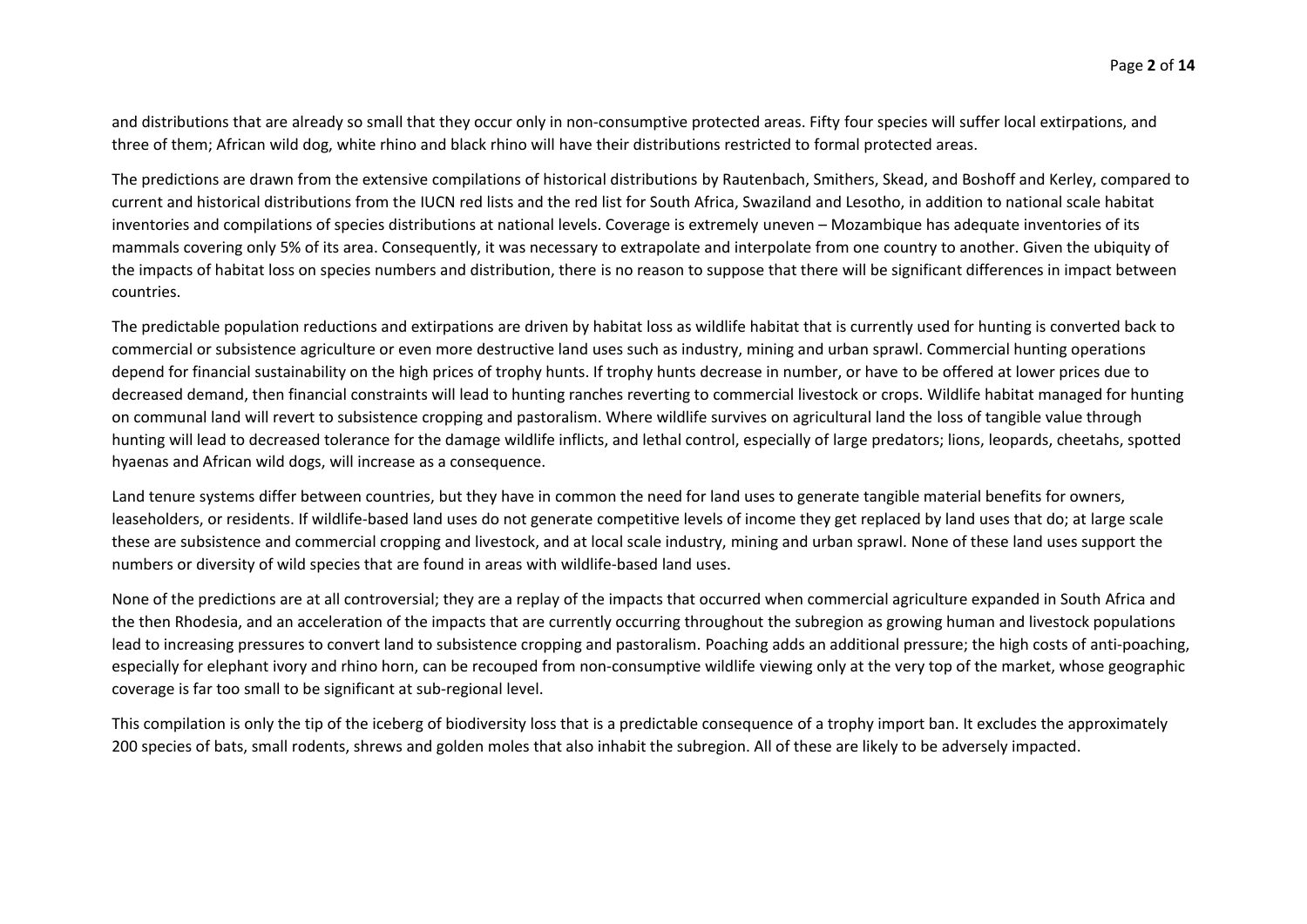#### **SOURCES AND REFERENCES**

Boshoff, A. F., & Kerley, G. I. H. (2013). Historical incidence of the larger mammals in the Free State Province (South Africa) and Lesotho. Centre for African Conservation Ecology; Nelson Mandela Metropolitan University.

Boshoff, A. F., & Kerley, G. I. H. (2015). Lost herds of the Highveld: evidence from the written, historical record. *African Journal of Wildlife Research*, *45*(3), 287-300.

Boshoff, A., Landman, M., & Kerley, G. (2016). Filling the gaps on the maps: historical distribution patterns of some larger mammals in part of southern Africa. *Transactions of the Royal Society of South Africa*, *71*(1), 23-87.

Child, M. F., & Roxburgh, L. (2016). The red list of mammals of South Africa, Swaziland and Lesotho 2016. [https://www.nationalredlist.org/the-red-list-of](https://www.nationalredlist.org/the-red-list-of-mammals-of-south-africa-swaziland-and-lesotho-2016/)[mammals-of-south-africa-swaziland-and-lesotho-2016/](https://www.nationalredlist.org/the-red-list-of-mammals-of-south-africa-swaziland-and-lesotho-2016/)

Child, G., & Savory, C. R. (1964). The distribution of large mammal species in Southern Rhodesia. *Arnoldia Rhodesia*, *1*(14), 1-15.

Faurby, S., & Svenning, J. C. (2015). Historic and prehistoric human-driven extinctions have reshaped global mammal diversity patterns. *Diversity and Distributions*, *21*(10), 1155-1166.

Griffin, M. (1998). The species diversity, distribution and conservation of Namibian mammals. *Biodiversity & Conservation*, *7*(4), 483-494.

Rautenbach, I. L. (1978). Ecological distribution of the mammals of the Transvaal (Vertebrata: Mammalia). *Annals of the Transvaal Museum*, *31*(10), 131- 156.

Rautenbach, I. L. (1982). *The mammals of the Transvaal* (Doctoral dissertation, University of Pretoria).

Skead, C.J. (2011). Historical incidence of the larger land mammals in the broader Western and Northern Cape provinces. A Boshoff, G Kerley and P Lloyd (eds). Port Elizabeth: Centre for African Conservation Ecology, Nelson Mandela Metropolitan University.

Skead, C. J., Boshoff, A., Kerley, G. I. H., & Lloyd, P. (2007). Historical incidence of the larger land mammals in the broader Eastern Cape (Vol. 13, p. 570). Port Elizabeth: Centre for African Conservation Ecology, Nelson Mandela Metropolitan University.

Skinner, J. D., & Chimimba, C. T. (2005). *The mammals of the southern African sub-region*. Cambridge University Press.

Skinner, J. D., & Smithers, R. H. N. The mammals of the southern African subregion. 1990. *University of Pretoria, Pretoria*, 234-244.

Smithers, R. H. (1971). The mammals of Botswana. Museum memoir 4. *Trustees Nat. Mus. Rhodesia. Salisbury*.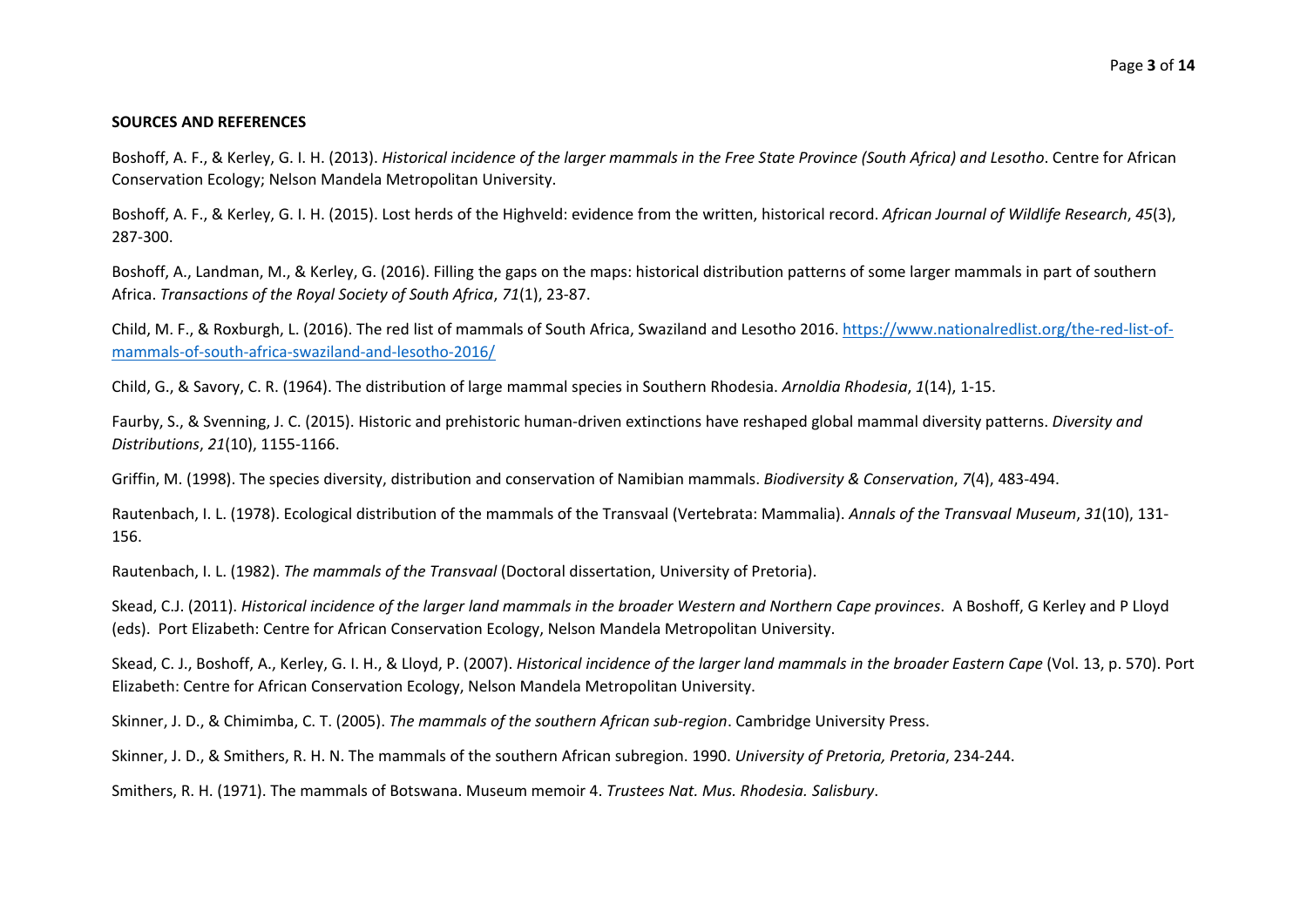Smithers, R. H. N. (1983). The mammals of the Southern African subregion University of Pretoria. *Pretoria, South Africa*.

Winterbach, H. E., Winterbach, C. W., & Somers, M. J. (2014). Landscape suitability in Botswana for the conservation of its six large African carnivores. *PloS one*, *9*(6).

AN ASSESSMENT OF THE PREDICTABLE IMPACTS OF BANS ON HUNTING TROPHY IMPORTS TO THE UK ON POPULATION SIZE AND DISTRIBUTION OF *SOUTHERN AFRICAN MAMMALS.*

| Dr Peter       |                   |                               |                                                                                              |
|----------------|-------------------|-------------------------------|----------------------------------------------------------------------------------------------|
| Apps           |                   |                               |                                                                                              |
|                |                   |                               |                                                                                              |
| <b>SPECIES</b> | <b>SPECIES</b>    | <b>PREDICTABLE OUTCOME OF</b> | <b>NOTES</b>                                                                                 |
| <b>COMMON</b>  | <b>SCIENTIFIC</b> | <b>HUNTING TROPHY IMPORT</b>  |                                                                                              |
| <b>NAME</b>    | <b>NAME</b>       | <b>BANS</b>                   |                                                                                              |
| Aardvark       | Orycteropus       | Widespread declines and       | Conversion of consumptive wildlife-based land use to agriculture will deprive it of habitat. |
|                | afer              | extirpations                  | Treated as a pest in farmland; its burrows undermine roads and earth dams, and damage        |
|                |                   |                               | field machinery. Popular as food with local people and very vulnerable to snaring.           |
| Aardwolf       | Proteles          | Localised declines and        | Conversion of consumptive wildlife-based land use to agriculture will deprive it of habitat. |
|                | cristatus         | extirpations                  | Benefits from increased termite numbers in badly managed rangelands, but is killed for       |
|                |                   |                               | ritual materials and is a bycatch of indiscriminate trapping, domestic dogs and poisoning    |
| African        | Syncerus caffer   | Widespread declines and       | Conversion of consumptive wildlife-based land use to agriculture will deprive it of habitat. |
| buffalo        |                   | extirpations                  | Mostly incompatible with human settlement. They will be eradicated from contact zones        |
|                |                   |                               | with cattle due to disease concerns. Popular targets for poachers.                           |
| African civet  | Civettictis       | Widespread declines           | Conversion of consumptive wildlife-based land use to agriculture will deprive it of habitat. |
|                | civetta           |                               | Populations decline where vegetation is overexploited by livestock. Persecuted for           |
|                |                   |                               | perceived raids on poultry, bycatch of meat snaring, indiscriminate predator control with    |
|                |                   |                               | traps and poisons. Harvested for skins.                                                      |
| African        | Aonyx capensis    | Widespread declines           | Degradation of riparian and wetland habitat reduces otter numbers. Over-fishing depletes     |
| clawless       |                   |                               | their prey base. Persecuted for perceived raids on poultry, bycatch of meat snaring,         |
| otter          |                   |                               | indiscriminate predator control with traps and poisons.                                      |
| African        | Loxodonta         | Widespread declines and       | Conversion of consumptive wildlife-based land use to agriculture will deprive it of habitat. |
| elephant       | african           | extirpations                  | Incompatible with crop growing and settlements. Unwelcome in livestock areas because         |
|                |                   |                               | they break fences and damage water points. Vulnerable to poaching, especially where local    |
|                |                   |                               | residents get no benefit from their presence.                                                |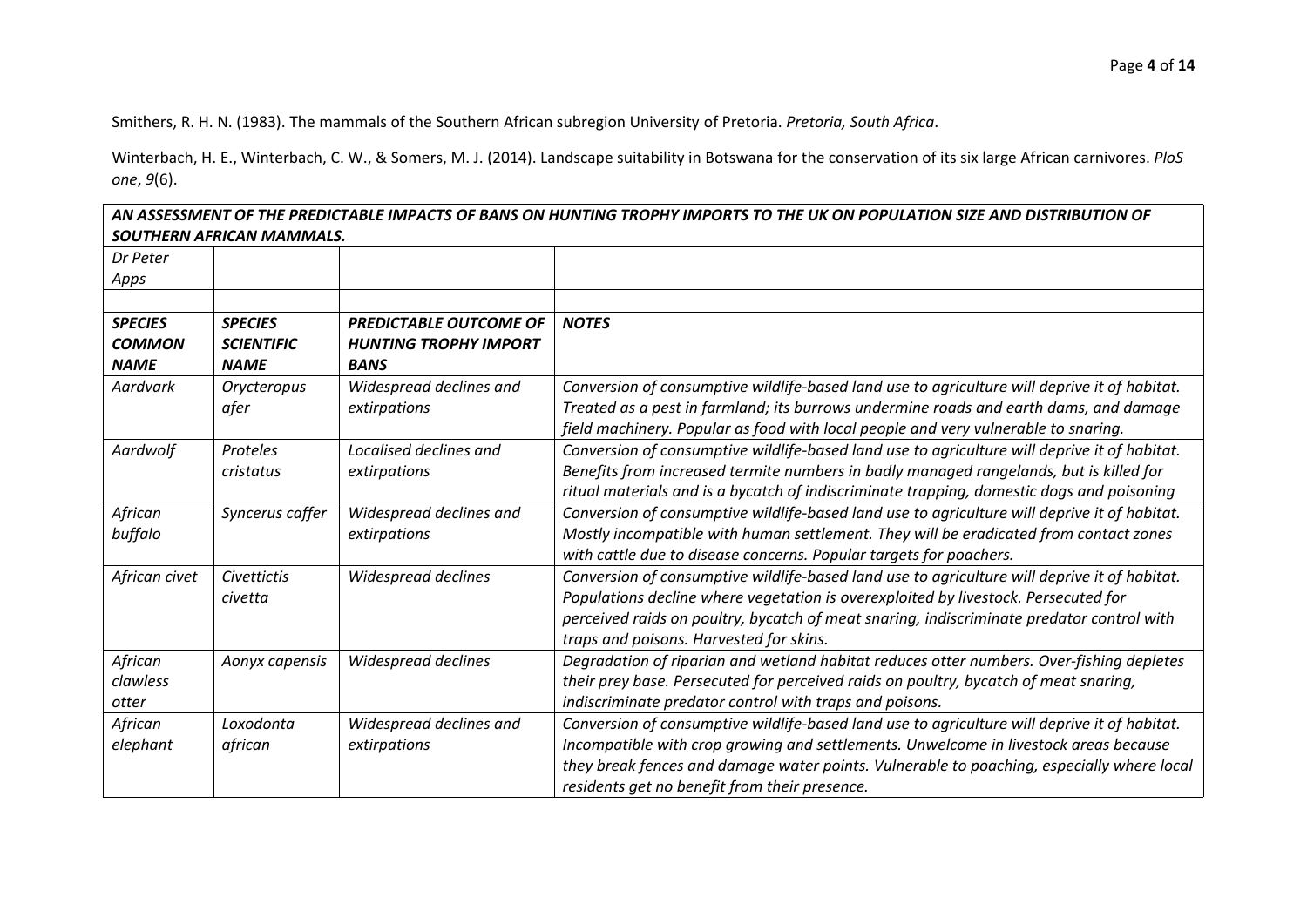| African             | Poecilgale        | Possible declines and local  | Numbers may increase where overgrazing favours increase in gerbil populations, but bush       |
|---------------------|-------------------|------------------------------|-----------------------------------------------------------------------------------------------|
| striped             | albinucha         | extirpations, possible local | encroachment and conversion of grasslands degrades habitat. Skins are in demand for           |
| weasel              |                   | increases                    | ritual attire.                                                                                |
| African wild        | Lycaon pictus     | Rapid declines leading to    | No protected area is big enough to avoid edge effects and population sinks in adjacent        |
| dog                 |                   | extirpation everywhere       | livestock areas. Incompatible with crop farming where there is no prey, and with livestock    |
|                     |                   | outside Parks and Reserves   | unless natural prey remains.                                                                  |
| African             | Felis silvestris  | Widespread declines and      | Can survive in farmland, but is persecuted for attacks on small stock and poultry and         |
| wildcat             | caffra            | genetic mixing with          | vulnerable to indiscriminate trapping, snaring and poisoning.                                 |
|                     |                   | domestic cats                |                                                                                               |
| <b>Banded</b>       | Mungos mungo      | Widespread declines, local   | Does best where diverse large herbivores produce abundant dung where it forages for           |
| mongoose            |                   | extirpation                  | insects. Vulnerable to indiscriminate trapping and poisoning                                  |
| <b>Bat-eared</b>    | Otocyon           | Widespread declines, local   | Conversion of consumptive wildlife-based land use to agriculture will deprive it of habitat.  |
| fox                 | megalotis         | extirpation, possible local  | Requires abundant termites for food. Vulnerable to indiscriminate poisoning and trapping,     |
|                     |                   | increases                    | and to domestic dogs and their diseases. Pelts are in demand.                                 |
| <b>Black rhino</b>  | Diceros bicornis  | Sharp declines ending in     | Extremely vulnerable to organised poaching, and anti-poaching measures are beyond the         |
|                     |                   | extirpation outside fortress | means of landowners who can realise no value from their animals.                              |
|                     |                   | sanctuaries                  |                                                                                               |
| <b>Black</b>        | Connochaetes      | Localised declines and       | Conversion of consumptive wildlife-based land use to agriculture will deprive it of habitat.  |
| wildebeest          | gnou              | extirpations                 | Consumptive game ranches running black wildebeest will convert back to livestock              |
| <b>Black-backed</b> | Canis             | Widespread declines and      | As consumptive private reserves convert back to livestock jackal control will revert back to  |
| jackal              | mesomelas         | extirpations                 | the indiscriminate elimination of the pre-1990s.                                              |
| <b>Black-footed</b> | Felis nigripes    | Widespread declines          | Can survive on well-managed livestock land but overgrazing deprives them of cover and         |
| cat                 |                   |                              | prey. Vulnerable to indiscriminate trapping and poisoning.                                    |
| <b>Blesbok</b>      | <b>Damaliscus</b> | Widespread declines and      | Conversion of consumptive wildlife-based land use to agriculture will deprive it of habitat.  |
|                     | pygargus          | extirpations                 | Blesbok are mainly on consumptive game farms that will revert to livestock without the        |
|                     | phillipsi         |                              | cash income from trophy hunting                                                               |
| <b>Blue duiker</b>  | Philantomba       | Declines, localised          | Forest habitat specialists, very vulnerable to the snaring and hunting with dogs that follows |
|                     | monticola         | extirpations                 | incursions into areas previously managed for wildlife                                         |
| Blue                | Connochaetes      | Widespread declines, local   | Conversion of consumptive wildlife-based land use to agriculture will deprive it of habitat.  |
| wildebeest          | taurinus          | extirpations that may        | Blue wildebeest on consumptive game farms that will revert to livestock without the cash      |
|                     |                   | become large scale           | income from trophy hunting will disappear. Encroachment of livestock and fences into          |
|                     |                   |                              | extensive consumptive wildlife areas will block migrations and gene flow.                     |
| <b>Bontebok</b>     | <b>Damaliscus</b> | Widespread declines, local   | Bontebok on consumptive game farms that will revert to livestock without the cash income      |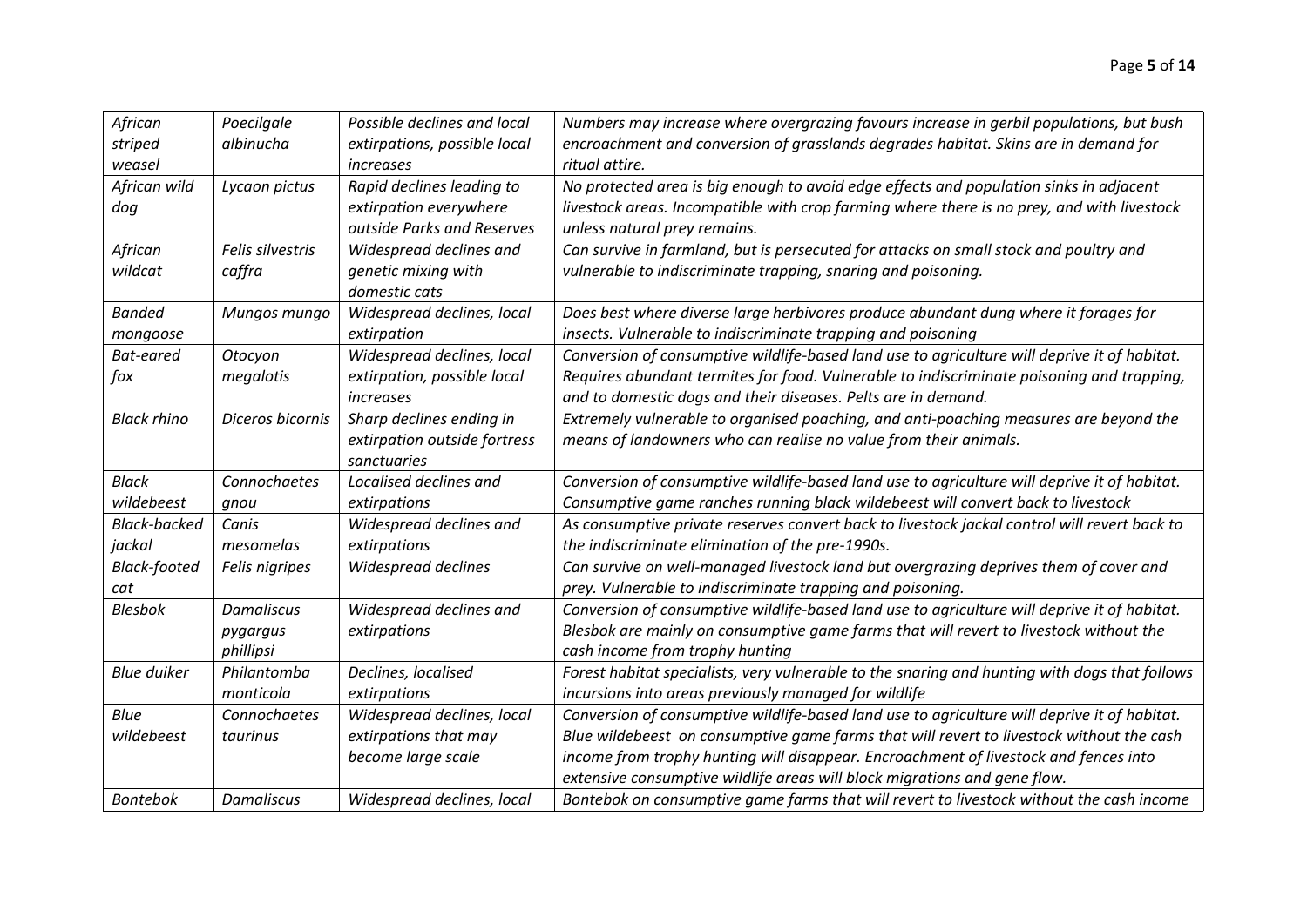|                                      | pyargus<br>pygargus            | extirpations                               | from trophy hunting will disappear.                                                                                                                                                                                                                                                                                         |
|--------------------------------------|--------------------------------|--------------------------------------------|-----------------------------------------------------------------------------------------------------------------------------------------------------------------------------------------------------------------------------------------------------------------------------------------------------------------------------|
| <b>Brown</b><br>hyaena               | Hyaena<br>brunnea              | Widespread declines                        | Conversion of consumptive wildlife-based land use to agriculture will deprive it of habitat.<br>Can survive in extensive livestock areas but not with intensive livestock. Targeted for<br>livestock killings and vulnerable to indiscriminate trapping and poisoning. Their front legs<br>are used for traditional charms. |
| <b>Bushbuck</b>                      | <b>Tragelaphus</b><br>scriptus | Widespread declines, local<br>extirpations | Needs woodland and forest that are vulnerable to conversion and mismanagement under<br>agriculture or traditional use. Very vulnerable to snaring and poaching with dogs.                                                                                                                                                   |
| <b>Bushpig</b>                       | Potamochoerus<br>larvatus      | Widespread declines, local<br>extirpations | Conversion of consumptive wildlife-based land use to agriculture will deprive it of habitat.<br>Incompatible with crop farming. Vulnerable to snaring.                                                                                                                                                                      |
| <b>Bushveld</b><br>elephant<br>shrew | Elephantulus<br>intufi         | Possible widespread decline                | Habitat degradation under livestock and especially poorly managed pastoralism is<br>inevitable.                                                                                                                                                                                                                             |
| <b>Bushy-tailed</b><br>mongoose      | <b>Bdeogale</b><br>crassicauda | Unknown                                    | This species has hardly been studied at all                                                                                                                                                                                                                                                                                 |
| Cape fox                             | Vulpes chama                   | Widespread declines                        | Conversion of consumptive wildlife-based land use to agriculture will deprive it of habitat.<br>Widely persecuted on livestock farms for attacks on lambs and kids. Vulnerable to dogs,<br>indiscriminate trapping and poisoning. Some demand for pelts.                                                                    |
| Cape grey<br>mongoose                | Galerella<br>pulverulenta      | Widespread declines                        | Badly managed livestock cause general habitat degradation                                                                                                                                                                                                                                                                   |
| Cape grysbok                         | Raphicerus<br>melanotis        | Localised declines                         | Not much of it habitat is currently managed for hunting                                                                                                                                                                                                                                                                     |
| Cape hare                            | Lepus capensis                 | Widespread declines                        | Conversion of consumptive wildlife-based land use to agriculture will deprive it of habitat.<br>Overgrazing by livestock degrades habitat. Vulnerable to poaching with dogs                                                                                                                                                 |
| Cape<br>mountain<br>zebra            | Equus zebra<br>zebra           | Local declines and<br>extirpations         | If consumptive game ranches with zebras revert to livestock the zebras will be shot out or<br>moved.                                                                                                                                                                                                                        |
| Cape rock<br>elephant-<br>shrew      | Elephantulus<br>edwardii       | Widespread declines                        | Conversion of consumptive wildlife-based land use to agriculture will deprive it of habitat.<br>Badly managed livestock cause general habitat degradation                                                                                                                                                                   |
| Caracal                              | Caracal caracal                | Widespread declines and<br>extirpations    | Conversion of consumptive wildlife-based land use to agriculture will deprive it of habitat.<br>As consumptive private reserves convert back to livestock caracal control will revert back to<br>the indiscrete elimination of the pre-1990s.                                                                               |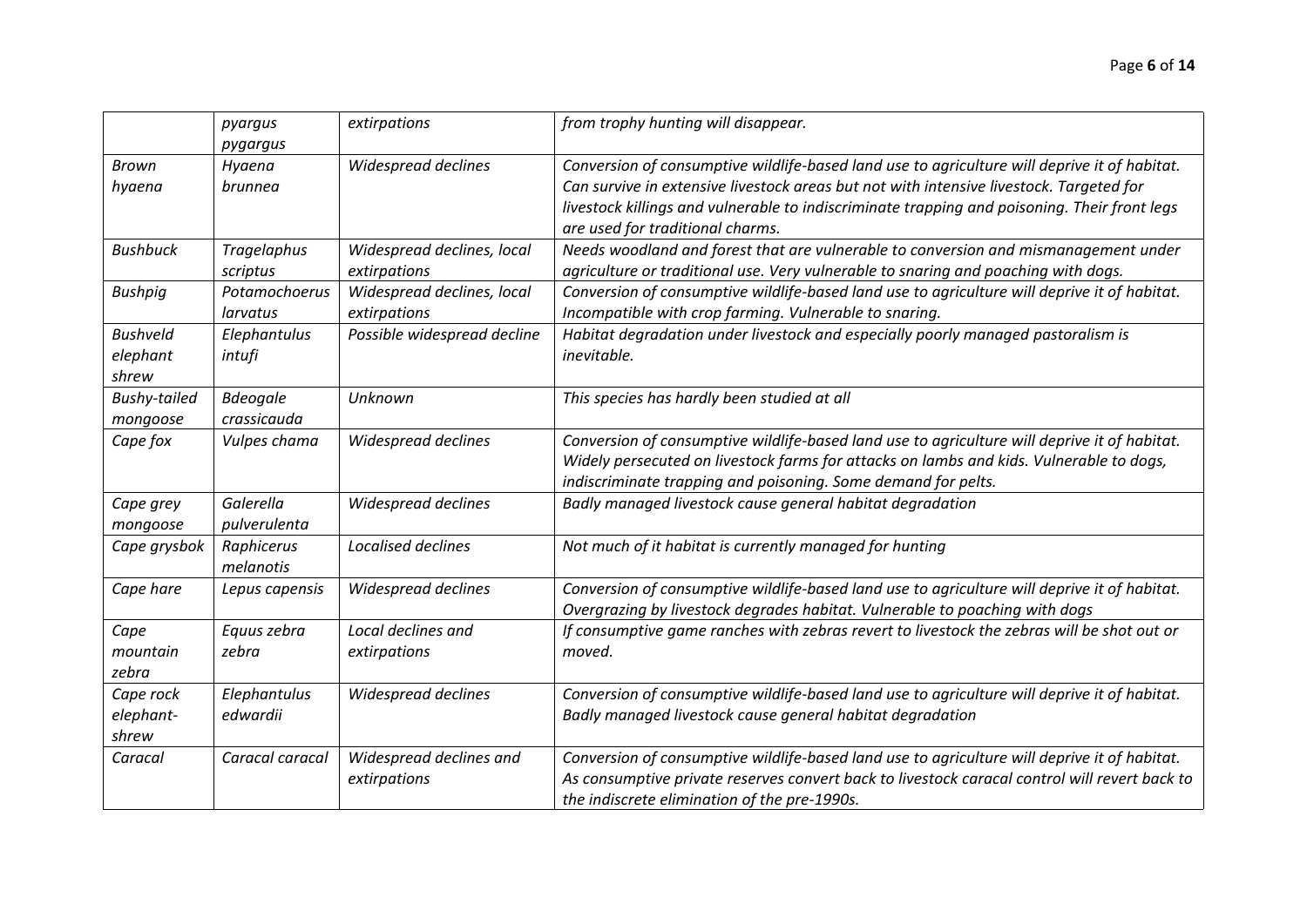| Central<br>African large<br>spotted<br>genet | Genetta<br>maculata         | Widespread declines                     | Conversion of consumptive wildlife-based land use to agriculture will deprive it of habitat.<br>Overgrazing by over-stocked free-ranging cattle degrades habitat. Persecuted for raiding<br>poultry, vulnerable to indiscriminate trapping and poisoning.                                                                                     |
|----------------------------------------------|-----------------------------|-----------------------------------------|-----------------------------------------------------------------------------------------------------------------------------------------------------------------------------------------------------------------------------------------------------------------------------------------------------------------------------------------------|
| Chacma                                       | Papio                       | Widespread declines and                 | Incompatible with crops, vegetables and fruit orchards. A pest of small livestock.                                                                                                                                                                                                                                                            |
| baboon                                       | hamadryas<br>ursinus        | local extirpations                      | Unwelcome in residential areas for raids on houses and garden and attacks on people.                                                                                                                                                                                                                                                          |
| Cheetah                                      | Acinonyx<br>jubatus         | Widespread declines and<br>extirpations | Conversion of consumptive wildlife-based land use to agriculture will deprive it of habitat.<br>Cheetahs on livestock farms and consumptive game ranches and conservancies will lose<br>their tangible value and be eliminated as problem animals. Edge effects along unfenced<br>protected area boundaries will compromise core populations. |
| Damara dik-                                  | Madoqua                     | Localised declines and                  | The distribution is very limited. Overgrazing by badly managed livestock degrades habitat,                                                                                                                                                                                                                                                    |
| dik                                          | damarensis                  | extirpations                            | they are very vulnerable to snaring and poaching with dogs.                                                                                                                                                                                                                                                                                   |
| Damara<br>ground<br>squirrel                 | Xerus princeps              | <b>Declines</b>                         | Conversion of consumptive wildlife-based land use to agriculture will deprive it of habitat.<br>Overgrazing by livestock degrades habitat.                                                                                                                                                                                                    |
| Dwarf<br>mongoose                            | Helogale<br>parvula         | Widespread declines                     | Overgrazing by livestock degrades habitat.                                                                                                                                                                                                                                                                                                    |
| Eastern rock<br>elephant-<br>shrew           | Elephantulus<br>myurus      | <b>Declines</b>                         | Overgrazing by livestock degrades habitat.                                                                                                                                                                                                                                                                                                    |
| Egyptian<br>mongoose                         | Herpestes<br>ichneumon      | <b>Declines</b>                         | Conversion of consumptive wildlife-based land use to agriculture will deprive it of habitat.<br>Overgrazing by livestock degrades habitat. Vulnerable to dogs, persecuted for raiding<br>poultry and perceived attacks on small livestock, vulnerable to indiscriminate trapping and<br>poisoning.                                            |
| Eland                                        | Taurotragus<br>oryx         | Large widespread declines               | Conversion of consumptive wildlife-based land use to agriculture will deprive it of habitat.<br>Eland on consumptive game ranches and in conservancies will be replaced by livestock,<br>eland on abandoned hunting concession will be poached.                                                                                               |
| Four-toed<br>elephant-<br>shrew              | Ptrodromus<br>tetradactylus | <b>Declines</b>                         | Overgrazing by livestock degrades habitat.                                                                                                                                                                                                                                                                                                    |
| Gemsbok                                      | Oryx gazella                | Large widespread declines               | Conversion of consumptive wildlife-based land use to agriculture will deprive it of habitat.<br>Gemsbok on consumptive game ranches and conservancies will be replaced by livestock,                                                                                                                                                          |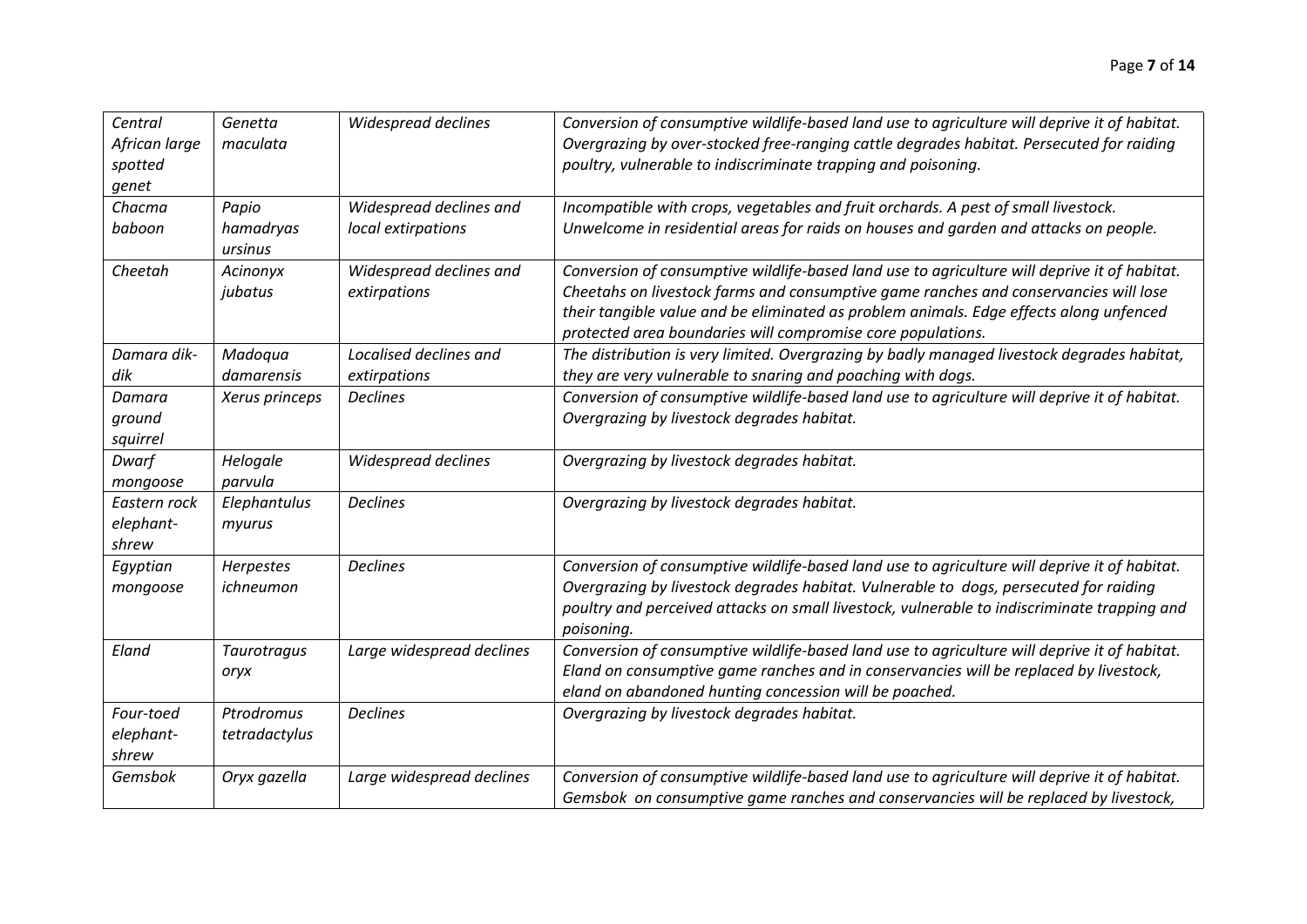|                  |                 |                            | gemsbok in abandoned hunting concession will be poached.                                     |
|------------------|-----------------|----------------------------|----------------------------------------------------------------------------------------------|
| Giraffe          | Giraffe         | Large widespread declines  | Conversion of consumptive wildlife-based land use to agriculture will deprive it of habitat. |
|                  | camelopardalis  |                            | Giraffe on consumptive game ranches and conservancies will be replaced by livestock,         |
|                  |                 |                            | giraffe in abandoned hunting concession will be poached.                                     |
| Grant's          | Galagoides      | Widespread declines        | Depends on woodland, which is vulnerable to mismanaged livestock and over-harvesting of      |
| lesser           | granti          |                            | timber                                                                                       |
| bushbaby         |                 |                            |                                                                                              |
| Grey duiker      | Silvicapra      | Large widespread declines, | Conversion of consumptive wildlife-based land use to agriculture will deprive it of habitat. |
|                  | grimmia         | local extirpations         | Vulnerable to poaching with dogs and snaring.                                                |
| Grey rhebok      | Pelea capreolus | Widespread declines        | Conversion of consumptive wildlife-based land use to agriculture will deprive it of habitat. |
|                  |                 |                            | Vulnerable to poaching with dogs.                                                            |
| Ground           | Mais            | Widespread declines and    | Conversion of consumptive wildlife-based land use to agriculture will deprive it of habitat. |
| pangolin         | temminckii      | extirpations               | Very vulnerable to poaching wherever there is public access.                                 |
| Hartmann's       | Equus zebra     | Widespread declines and    | Conversion of consumptive wildlife-based land use to agriculture will deprive it of habitat. |
| mountain         | hartmannae      | extirpations               | Zebras on consumptive game ranches will be replaced by livestock and zebras on               |
| zebra            |                 |                            | conservancies and abandoned hunting concession will be poached for skins and meat.           |
| Hewitt's red     | Pronolagus      | <b>Declines</b>            | Overgrazing by livestock degrades habitat. Vulnerable to poaching with dogs.                 |
| rock rabbit      | saundersiae     |                            |                                                                                              |
| Hippo            | Hippopotamus    | Widespread declines and    | Conversion of consumptive wildlife-based land use to agriculture will deprive it of habitat. |
|                  | amphibius       | extirpations               | Riparian development deprives them of habitat. Water abstraction for crops deprives them     |
|                  |                 |                            | of daytime refuges. Popular targets of meat and ivory poachers.                              |
| Honey            | Mellivora       | Widespread declines        | Overgrazing by livestock degrades habitat. Vulnerable to indiscriminate trapping, snaring    |
| badger           | capensis        |                            | and poisoning.                                                                               |
| Impala           | Aepyceros       | Widespread large declines  | Conversion of consumptive wildlife-based land use to agriculture will deprive it of habitat. |
|                  | melampus        | and local extirpations     | Impala on consumptive game ranches, conservancies and hunting concessions will be            |
|                  |                 |                            | replaced by livestock, removed, or poached.                                                  |
| Jameson's        | Pronolagus      | <b>Declines</b>            | Overgrazing by livestock degrades habitat. Vulnerable to poaching with dogs.                 |
| red rock         | randensis       |                            |                                                                                              |
| rabbit           |                 |                            |                                                                                              |
| <b>Kaokaland</b> | Galerella       | <b>Declines</b>            | Overgrazing by livestock degrades habitat.                                                   |
| slender          | flavescens      |                            |                                                                                              |
| mongoose         |                 |                            |                                                                                              |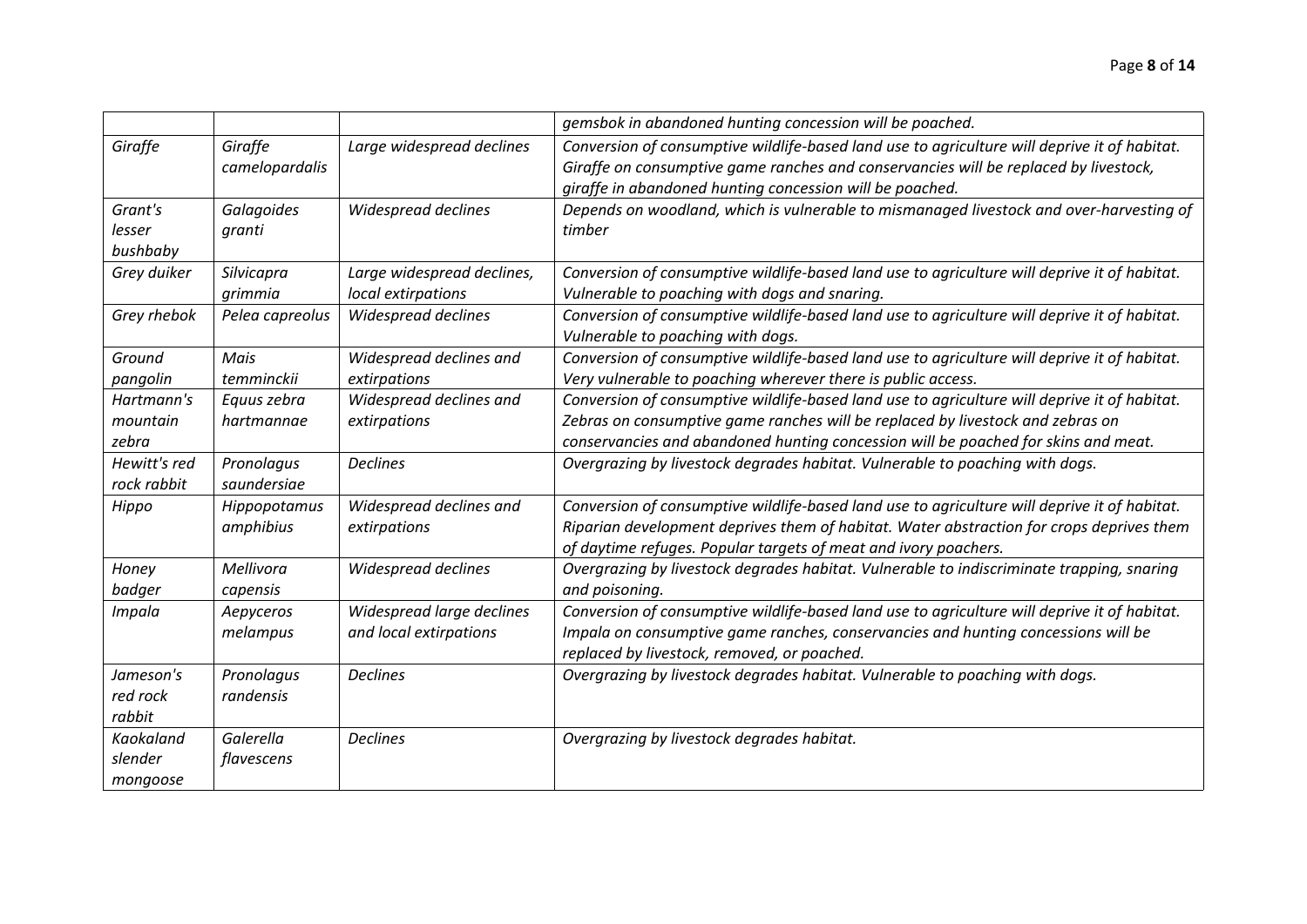| Karoo-rock<br>elephant<br>shrew | Elephantulus<br>pilicaudus         | <b>Declines</b>                                                                                                        | Overgrazing by livestock degrades habitat.                                                                                                                                                                                                                                                                                                                                                                                                              |
|---------------------------------|------------------------------------|------------------------------------------------------------------------------------------------------------------------|---------------------------------------------------------------------------------------------------------------------------------------------------------------------------------------------------------------------------------------------------------------------------------------------------------------------------------------------------------------------------------------------------------------------------------------------------------|
| Klipspringer                    | <b>Oreotragus</b><br>oreotragus    | Declines and local<br>extirpations                                                                                     | Conversion of consumptive wildlife-based land use to agriculture will deprive it of habitat.<br>Overgrazing by livestock degrades habitat. Vulnerable to poaching with firearms.                                                                                                                                                                                                                                                                        |
| Kudu                            | <b>Tragelaphus</b><br>strepsiceros | Large widespread declines<br>and extirpations                                                                          | Conversion of consumptive wildlife-based land use to agriculture will deprive it of habitat.<br>Kudu on consumptive game ranches and in conservancies will be replaced by livestock,<br>kudu on abandoned hunting concessions will be poached.                                                                                                                                                                                                          |
| Leopard                         | Panthera<br>pardus                 | Widespread declines and<br>extirpations everywhere<br>outside Parks and Reserves.<br>Declines in Parks and<br>Reserves | The rest of the subregion will follow South Africa where leopards are almost restricted to<br>formally protected areas due to poaching and conflict killings. Leopards on game ranches in<br>SA will be killed as problem animals when the ranches revert to livestock.                                                                                                                                                                                 |
| Lesser<br><b>Bushbaby</b>       | Galago moholi                      | Widespread declines                                                                                                    | Conversion of consumptive wildlife-based land use to agriculture will deprive it of habitat.<br>Depends on woodland, which is vulnerable to mismanaged livestock and over-harvesting of<br>timber                                                                                                                                                                                                                                                       |
| Lichtenstein's<br>hartebeest    | Alcelaphus<br>lichtensteinii       | Local declines and<br>extirpations                                                                                     | The range in the subregion is extremely restricted. The population in the Kruger NP will be<br>in affected. The few in Zimbabwe are vulnerable to poaching.                                                                                                                                                                                                                                                                                             |
| Lion                            | Panthera leo                       | Widespread declines and<br>extirpations                                                                                | Conversion of consumptive wildlife-based land use to agriculture will deprive it of habitat.<br>Incompatible with livestock and settlement. Lions on consumptive game ranches in South<br>Africa, conservancies in Namibia and vacated hunting concessions in Botswana, Zimbabwe<br>and Mozambique will be killed as problem animals and poached for skins, teeth, claws and<br>bones. Core populations will suffer edge effects and lose connectivity. |
| Meerkat                         | <b>Suricata</b><br>suricatta       | Widespread declines                                                                                                    | Can survive in livestock areas but overstocking degrades habitat.                                                                                                                                                                                                                                                                                                                                                                                       |
| Meller's<br>mongoose            | Rhynchogale<br>melleri             | Likely declines                                                                                                        | Almost nothing is known about this species                                                                                                                                                                                                                                                                                                                                                                                                              |
| Mountain<br>reedbuck            | Redunca<br>fulvorufula             | Widespread declines.                                                                                                   | Conversion of consumptive wildlife-based land use to agriculture will deprive it of habitat.<br>Mountain reedbuck on consumptive ranches and concessions will be replaced by livestock.<br>Vulnerable to poaching with dogs and a popular target for coursing competitions.                                                                                                                                                                             |
| Natal red<br>rock rabbit        | Pronolagus<br>crassicaudatus       | <b>Declines</b>                                                                                                        | Overgrazing by livestock degrades habitat. Vulnerable to poaching with dogs.                                                                                                                                                                                                                                                                                                                                                                            |
| Nyala                           | <b>Tragelaphus</b>                 | <b>Widespread declines</b>                                                                                             | Conversion of consumptive wildlife-based land use to agriculture will deprive it of habitat.                                                                                                                                                                                                                                                                                                                                                            |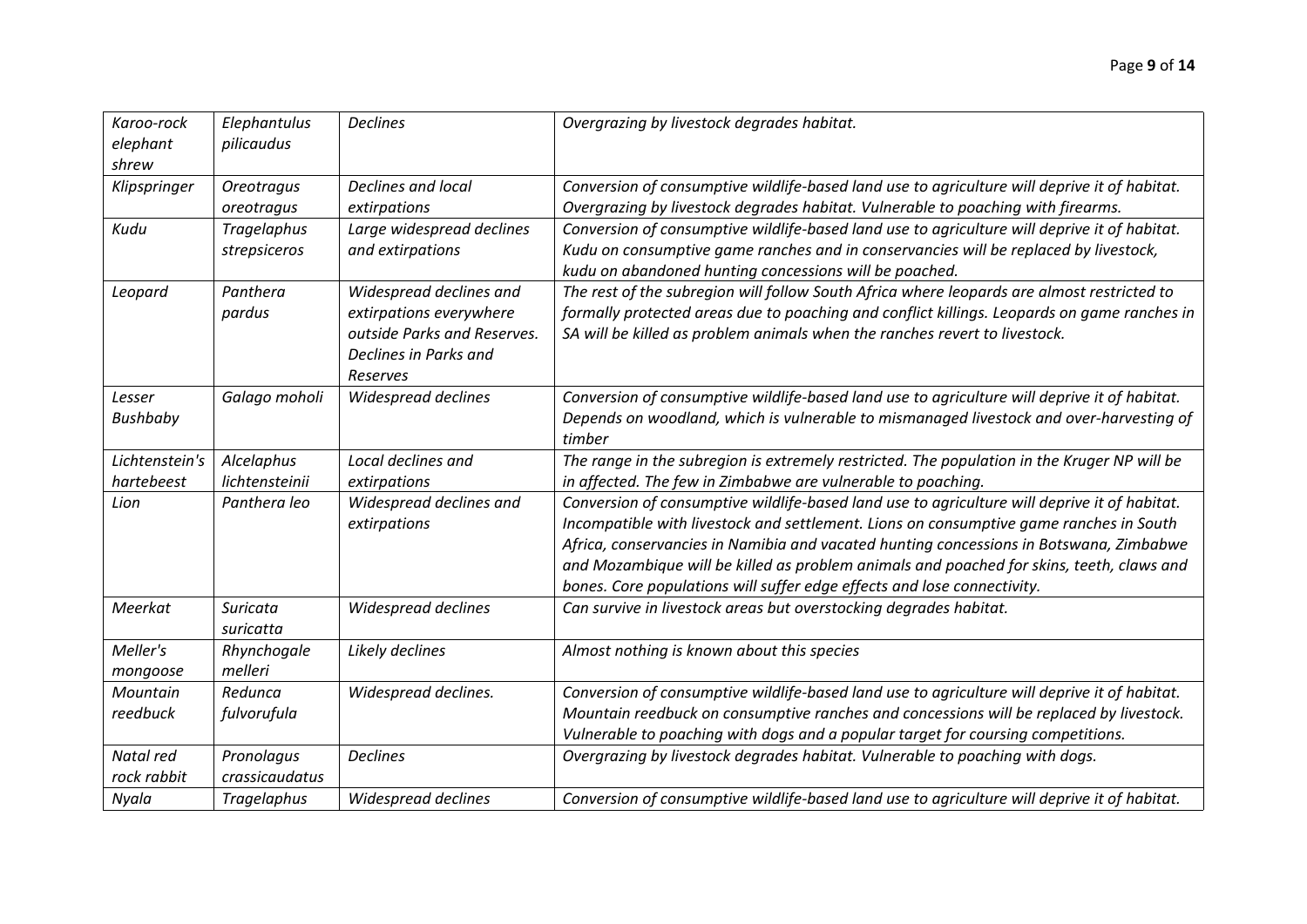|                             | ngasii                           |                                                     | Nyala on consumptive game ranches will be replaced by livestock or poached for meat<br>using firearms and dogs. They are forest/woodland animals; habitats that are susceptible<br>to over-harvesting of timber and poorly managed livestock.                                                                                                                                                                    |
|-----------------------------|----------------------------------|-----------------------------------------------------|------------------------------------------------------------------------------------------------------------------------------------------------------------------------------------------------------------------------------------------------------------------------------------------------------------------------------------------------------------------------------------------------------------------|
| Oribi                       | Ourebia ouribi                   | Widespread declines and<br>extirpations             | Oribi on consumptive game ranches will be displaced by livestock and poached out with<br>dogs. A popular target for coursing competitions.                                                                                                                                                                                                                                                                       |
| Palm civet                  | Nandinia<br>binotata             | <b>Declines</b>                                     | Marginal in the subregion, dependent on forest that will be degraded and fragmented by<br>incursions of crops and livestock.                                                                                                                                                                                                                                                                                     |
| Plains zebra                | Equus quagga                     | Widespread declines and<br>extirpations             | Conversion of consumptive wildlife-based land use to agriculture will deprive it of habitat.<br>Zebra on consumptive game farms that will revert to livestock without the cash income<br>from trophy hunting will disappear. Encroachment of livestock and fences into extensive<br>consumptive wildlife areas will block migrations and gene flow. Popular targets for<br>poachers in search of meat and skins. |
| Puku                        | Kobus vardonii                   | No effect in the subregion                          | The extreme northern edge of the subregion is the southern limit of puku distribution and a<br>few dozen live there in a National Park                                                                                                                                                                                                                                                                           |
| <b>Red bush</b><br>squirrel | Paraxerus<br>palliatus           | Declines, local extirpations                        | A forest specialist susceptible to habitat loss through timber extraction, clearance for crops,<br>and burning.                                                                                                                                                                                                                                                                                                  |
| Red duiker                  | Cephalophus<br>natalensis        | Declines, localised<br>extirpations                 | Forest habitat specialists, very vulnerable to the snaring and hunting with dogs that follows<br>incursions into areas previously managed for wildlife                                                                                                                                                                                                                                                           |
| Red<br>hartebeest           | Alcelaphus<br>buselaphus         | Widespread declines and<br>extirpations             | Conversion of consumptive wildlife-based land use to agriculture will deprive it of habitat.<br>Red hartebeest on consumptive game farms that will revert to livestock without the cash<br>income from trophy hunting will disappear. Encroachment of livestock and fences into<br>extensive consumptive wildlife areas will block migrations and gene flow.                                                     |
| Red lechwe                  | Kobus leche                      | Papid localised declines<br>leading to extirpations | Translocated lechwe in South Africa will be replaced by livestock. Core populations in the<br>Okavango - Chobe - Linyanti are in National Parks and Reserves                                                                                                                                                                                                                                                     |
| Riverine<br>rabbit          | <b>Bunolagus</b><br>monticularis | No likely effect                                    | The very small numbers are currently not in consumptive wildlife areas                                                                                                                                                                                                                                                                                                                                           |
| Roan                        | Hippotragus<br>equinus           | Widespread declines and<br>localised extirpations   | Conversion of consumptive wildlife-based land use to agriculture will deprive it of habitat.<br>Roan on consumptive game farms that will revert to livestock without the cash income<br>from trophy hunting will disappear. Encroachment of livestock into extensive consumptive<br>wildlife areas will degrade tall grass habitat. Roan are popular targets for meat poachers                                   |
| Rock dassie                 | Procavia<br>capensis             | <b>Declines</b>                                     | Will be targeted for meat and pelts by people encroaching into previous consumptive<br>wildlife areas                                                                                                                                                                                                                                                                                                            |
| Round-eared                 | <b>Macroscelides</b>             | <b>Declines</b>                                     | Overgrazing by livestock degrades habitat.                                                                                                                                                                                                                                                                                                                                                                       |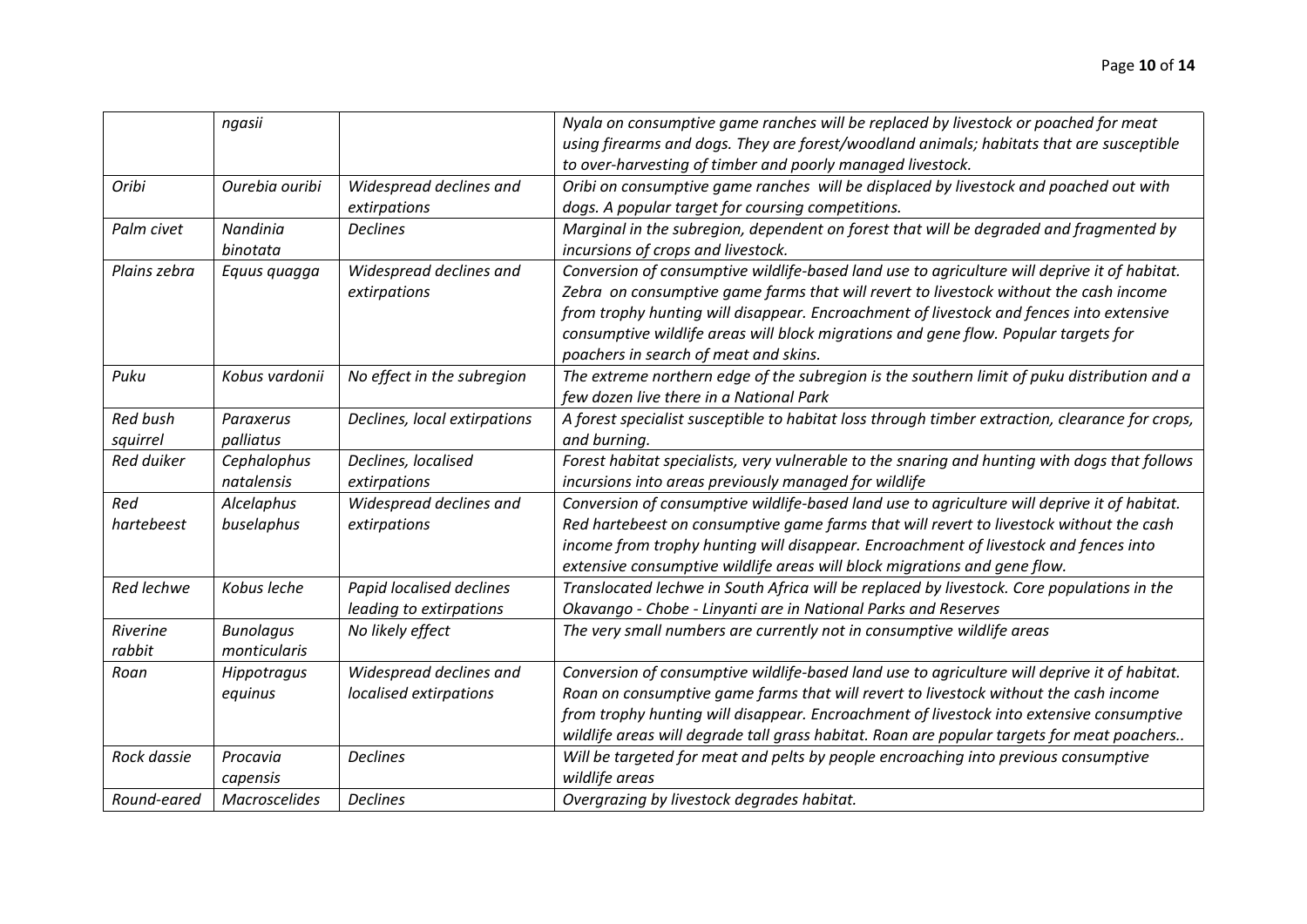| Widespread declines and    | Conversion of consumptive wildlife-based land use to agriculture will deprive it of habitat.                                                |
|----------------------------|---------------------------------------------------------------------------------------------------------------------------------------------|
| local extirpations         | Sable on consumptive game farms that will revert to livestock without the cash income                                                       |
|                            | from trophy hunting will disappear. Encroachment of livestock into extensive consumptive<br>wildlife areas will degrade tall grass habitat. |
| <b>Declines</b>            | Dependent on dense woodland and forest which are vulnerable to over-harvesting, clearing                                                    |
|                            | for agriculture, fire and fragmentation. They will be persecuted as pests of crops and fruit.                                               |
|                            | Skins are in demand for traditional ceremonial attire.                                                                                      |
| Widespread declines        | Overgrazing by livestock degrades habitat. Vulnerable to poaching with dogs                                                                 |
| Unknown.                   | Although common this species has not been studied.                                                                                          |
| Widespread declines, local | Conversion of consumptive wildlife-based land use to agriculture will deprive it of habitat.                                                |
| extirpations               | Depends on tall grass habitats that are degraded by overgrazing by livestock. Persecuted                                                    |
|                            | fan nammet in de meer aan de meeste een de meer de meer en de meeste heer de meer feltom moor                                               |

| Scrub hare                              | Lepus saxatilis                | Widespread declines                        | Overgrazing by livestock degrades habitat. Vulnerable to poaching with dogs                                                                                                                                                                                                                           |
|-----------------------------------------|--------------------------------|--------------------------------------------|-------------------------------------------------------------------------------------------------------------------------------------------------------------------------------------------------------------------------------------------------------------------------------------------------------|
| Selous'<br>mongoose                     | Paracynictis<br>selousi        | Unknown.                                   | Although common this species has not been studied.                                                                                                                                                                                                                                                    |
| Serval                                  | Leptailurus<br>serval          | Widespread declines, local<br>extirpations | Conversion of consumptive wildlife-based land use to agriculture will deprive it of habitat.<br>Depends on tall grass habitats that are degraded by overgrazing by livestock. Persecuted<br>for perceived attacks on small livestock and poultry. Very vulnerable to dogs. Skins are<br>sought after. |
| Sharpe's<br>grysbok                     | Raphcerus<br>sharpei           | Widespread declines and<br>extirpations    | Conversion of consumptive wildlife-based land use to agriculture will deprive it of habitat.<br>Vulnerable to snaring and poaching with dogs                                                                                                                                                          |
| Short-<br>snouted<br>elephant-<br>shrew | Elephantulus<br>brachyrhynchus | <b>Declines</b>                            | Overgrazing by livestock degrades habitat.                                                                                                                                                                                                                                                            |
| Side-striped<br>jackal                  | Canis adustus                  | Widespread declines                        | Conversion of consumptive wildlife-based land use to agriculture will deprive it of habitat.<br>Persecuted for perceived attacks on small livestock. Vulnerable to indiscriminate predator<br>control with traps and poison. Some demand for pelts.                                                   |
| Sitatunga                               | Tragelaphus<br>spekii          | No effect in the subregion                 | Core populations are in National Parks and Reserves                                                                                                                                                                                                                                                   |
| <b>Slender</b><br>mongoose              | Galerella<br>sanguinea         | Minor declines                             | Conversion of consumptive wildlife-based land use to agriculture will deprive it of habitat.<br>Persecuted for raids on poultry. Vulnerable to indiscriminate poisonings                                                                                                                              |
| Small grey<br>mongoose                  | Galeralla<br>pulverulenta      | <b>Minor declines</b>                      | Conversion of consumptive wildlife-based land use to agriculture will deprive it of habitat.<br>Persecuted for raids on poultry. Vulnerable to indiscriminate poisonings                                                                                                                              |
| Small-<br>spotted                       | Genetta<br>genetta             | Minor declines                             | Conversion of consumptive wildlife-based land use to agriculture will deprive it of habitat.<br>Persecuted for raids on poultry. Vulnerable to indiscriminate poisonings                                                                                                                              |

*elephant*

*Samango monkey*

*proboscideus*

*Sable Hippotragus*

*Cercopithecus albogularis*

*niger*

*shrew*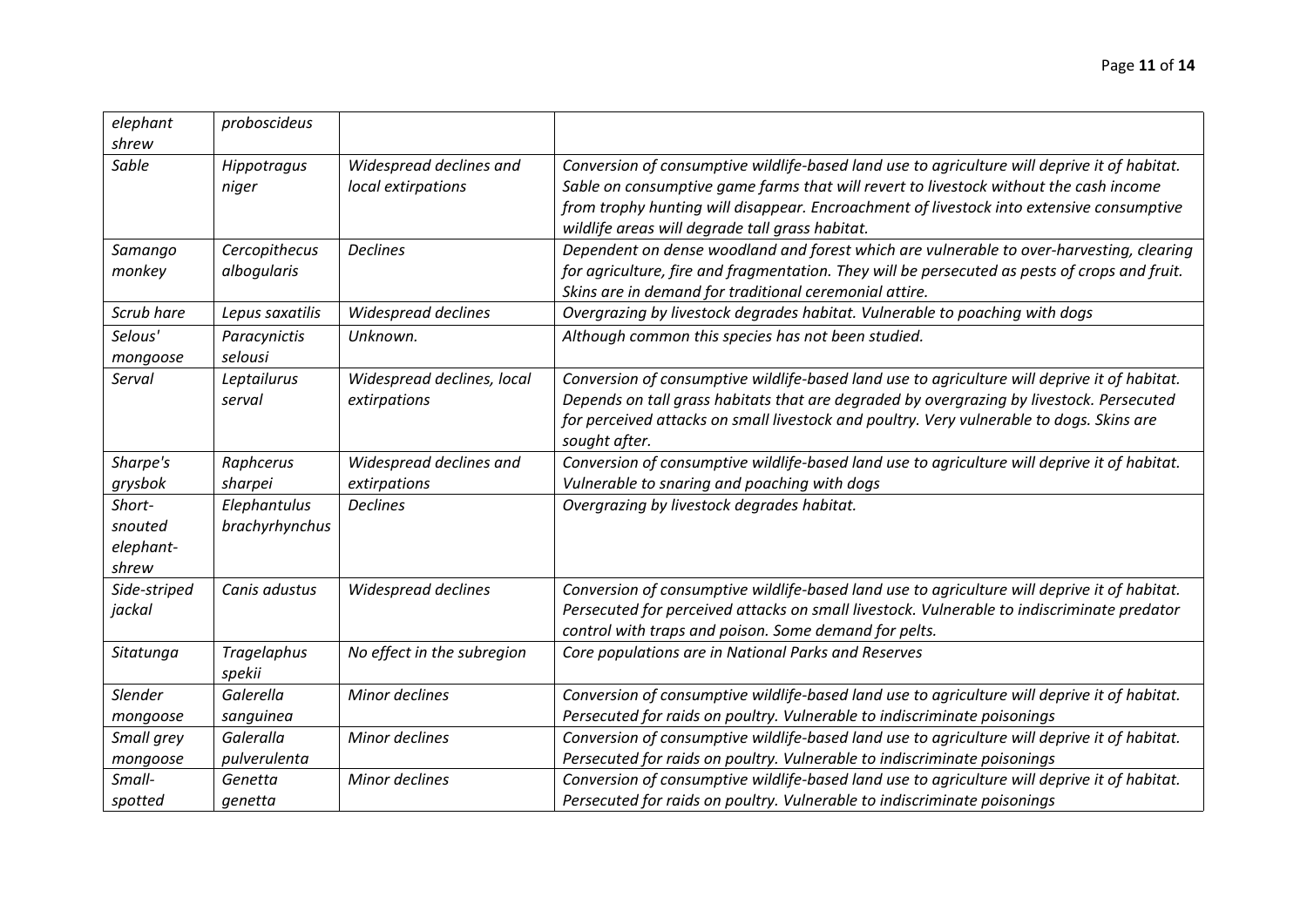| genet         |                   |                             |                                                                                              |
|---------------|-------------------|-----------------------------|----------------------------------------------------------------------------------------------|
| Smith's red   | Pronolagus        | <b>Declines</b>             | Overgrazing by livestock degrades habitat. Vulnerable to poaching with dogs.                 |
| rock rabbit   | rupestris         |                             |                                                                                              |
| South African | Paraxerus         | Widespread declines         | Overgrazing by livestock degrades habitat and depletes food supply. Not compatible with      |
| ground-       | cepapi            |                             | crops or vegetables                                                                          |
| squirrel      |                   |                             |                                                                                              |
| South African | Genetta tigrina   | Minor declines              | Conversion of consumptive wildlife-based land use to agriculture will deprive it of habitat. |
| large-spotted |                   |                             | Persecuted for raids on poultry. Vulnerable to indiscriminate poisonings                     |
| genet         |                   |                             |                                                                                              |
| Southern      | <b>Atelerix</b>   | Widespread declines         | Spines are in demand by traditional healers                                                  |
| African       | frontalis         |                             |                                                                                              |
| hedgehog      |                   |                             |                                                                                              |
| Southern      | <b>Hystrix</b>    | Widespread declines         | Conversion of consumptive wildlife-based land use to agriculture will deprive it of habitat. |
| African       | africaeaustralis  |                             | Persecuted for damage to crops, pumpkins and root vegetables. Poached for meat and           |
| porcupine     |                   |                             | quills.                                                                                      |
| Southern      | Redunca           | Widespread declines and     | Conversion of consumptive wildlife-based land use to agriculture will deprive it of habitat. |
| reedbuck      | arundinum         | extirpations                | Reedbuck on consumptive game farms that will revert to livestock without the cash income     |
|               |                   |                             | from trophy hunting will disappear. Very vulnerable to poaching with dogs.                   |
| Spotted       | Crocuta           | Widespread serious declines | Conversion of consumptive wildlife-based land use to agriculture will deprive it of habitat. |
| hyaena        | crocuta           | and extirpations            | Not compatible with livestock or settlements. Core populations in National Parks and         |
|               |                   |                             | Reserves will suffer edge effects.                                                           |
| Spotted-      | Lutra             | <b>Declines</b>             | Degradation of riparian and wetland habitat reduces otter numbers. Over-fishing depletes     |
| necked otter  | maculocollis      |                             | their prey base.                                                                             |
| Springbok     | <b>Antidorcas</b> | Widespread serious declines | Conversion of consumptive wildlife-based land use to agriculture will deprive it of habitat. |
|               | marsupialis       | and extirpations            | Springbok on consumptive game farms that will revert to livestock without the cash income    |
|               |                   |                             | from trophy hunting will disappear. Encroachment of livestock into extensive consumptive     |
|               |                   |                             | wildlife areas will degrade habitat. Fences will block migrations and reduce population      |
|               |                   |                             | connectivity.                                                                                |
| Springhare    | Pedetes           | Widespread declines         | Conversion of consumptive wildlife-based land use to agriculture will deprive it of habitat. |
|               | capensis          |                             | Overgrazing by livestock, especially badly managed pastoralism, degrades habitat and         |
|               |                   |                             | reduces food supply. Incompatible with crops and vegetables. A popular source of             |
|               |                   |                             | bushmeat,                                                                                    |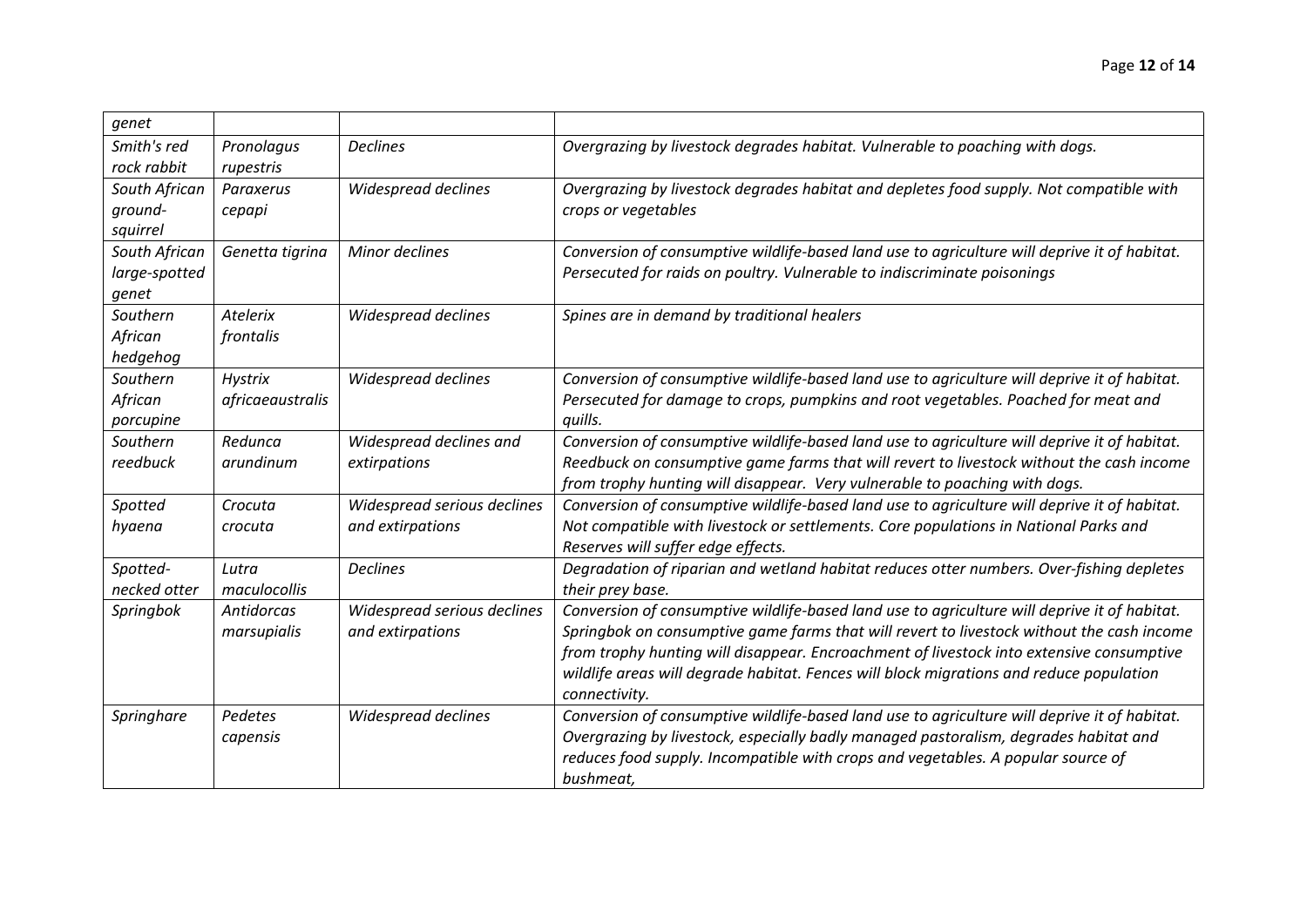| <b>Steenbok</b> | Raphicerus         | Widespread declines and  | Conversion of consumptive wildlife-based land use to agriculture will deprive it of habitat. |
|-----------------|--------------------|--------------------------|----------------------------------------------------------------------------------------------|
|                 | campestris         | extirpations             | Steenbok on consumptive game farms that will revert to livestock without the cash income     |
|                 |                    |                          | from trophy hunting will disappear. Encroachment of livestock into extensive consumptive     |
|                 |                    |                          | wildlife areas will degrade habitat. Very vulnerable to snares and poaching with dogs.       |
| <b>Striped</b>  | Ictonyx striatus   | Widespread declines      | Overgrazing by badly-manged livestock will degrade habitat. Some demand for pelts to         |
| polecat         |                    |                          | traditional ritual attire                                                                    |
| Striped tree    | <b>Funisciurus</b> | Declines and local       | Dependent on woodland which is vulnerable to over-harvesting, clearing for agriculture,      |
| squirrel        | congicus           | extirpations             | fire and fragmentation.                                                                      |
| Sun squirrel    | Heliosciurus       | Large declines and local | Dependent on forest, which is vulnerable to over-harvesting, clearing for agriculture, fire  |
|                 | mutabilis          | extirpations             | and fragmentation.                                                                           |
| Suni            | Neotragus          | Localised declines and   | Dependent on forest, which is vulnerable to over-harvesting, clearing for agriculture, fire  |
|                 | moschatus          | extirpations             | and fragmentation. Very vulnerable to snares and dogs, and largely restricted to wildlife    |
|                 |                    |                          | areas. And which only a small fraction are non-consumptive.                                  |
| Thick-tailed    | Otolemur           | Widespread declines      | Dependent on woodland which is vulnerable to over-harvesting, clearing for agriculture,      |
| bushbaby        | crassicaudatus     |                          | fire and fragmentation.                                                                      |
| Tree dassie     | Dendrohyrax        | Declines and local       | Dependent on forest, which is vulnerable to over-harvesting, clearing for agriculture, fire  |
|                 | arboreus           | extirpations             | and fragmentation.                                                                           |
| <b>Tsessebe</b> | <b>Damaliscus</b>  | Widespread declines and  | Conversion of consumptive wildlife-based land use to agriculture will deprive it of habitat. |
|                 | lunatus            | extirpations.            | Tsessebe on consumptive game ranches that will revert to livestock without the cash          |
|                 |                    |                          | income from trophy hunting will disappear. Encroachment of livestock into extensive          |
|                 |                    |                          | consumptive wildlife areas will degrade habitat. Very vulnerable to poaching with firearms   |
| Vervet          | Cercopithecus      | Widespread declines      | Conversion of consumptive wildlife-based land use to agriculture will deprive it of habitat. |
| Monkey          | pygerythrus        |                          | Incompatible with crops, vegetables and fruit orchards. Unwelcome in residential areas for   |
|                 |                    |                          | raids on houses and gardens. Skins are in demand for traditional ritual attire.              |
| Warthog         | Phacochoerus       | Widespread declines and  | Conversion of consumptive wildlife-based land use to agriculture will deprive it of habitat. |
|                 | africanus          | extirpations             | Warthogs on consumptive game ranches and conservancies will be displaced by livestock,       |
|                 |                    |                          | warthogs in abandoned hunting concession will be poached. With no value for either meat      |
|                 |                    |                          | of trophies they will be eradicated at large scale to reduce transmission of African swine   |
|                 |                    |                          | fever to domestic pigs.                                                                      |
| Water           | Atilax             | Widespread declines      | Riparian development and agriculture will degrade habitat. Persecuted for perceived raids    |
| mongoose        | paludinosus        |                          | on poultry, vulnerable to indiscriminate predator control by traps and poison.               |
| Waterbuck       | <b>Kobus</b>       | Widespread declines and  | Conversion of consumptive wildlife-based land use to agriculture will deprive it of habitat. |
|                 | ellipsiprymnus     | extirpations             | Dependent on well-watered riparian habitat that is also favoured for crops and livestock.    |